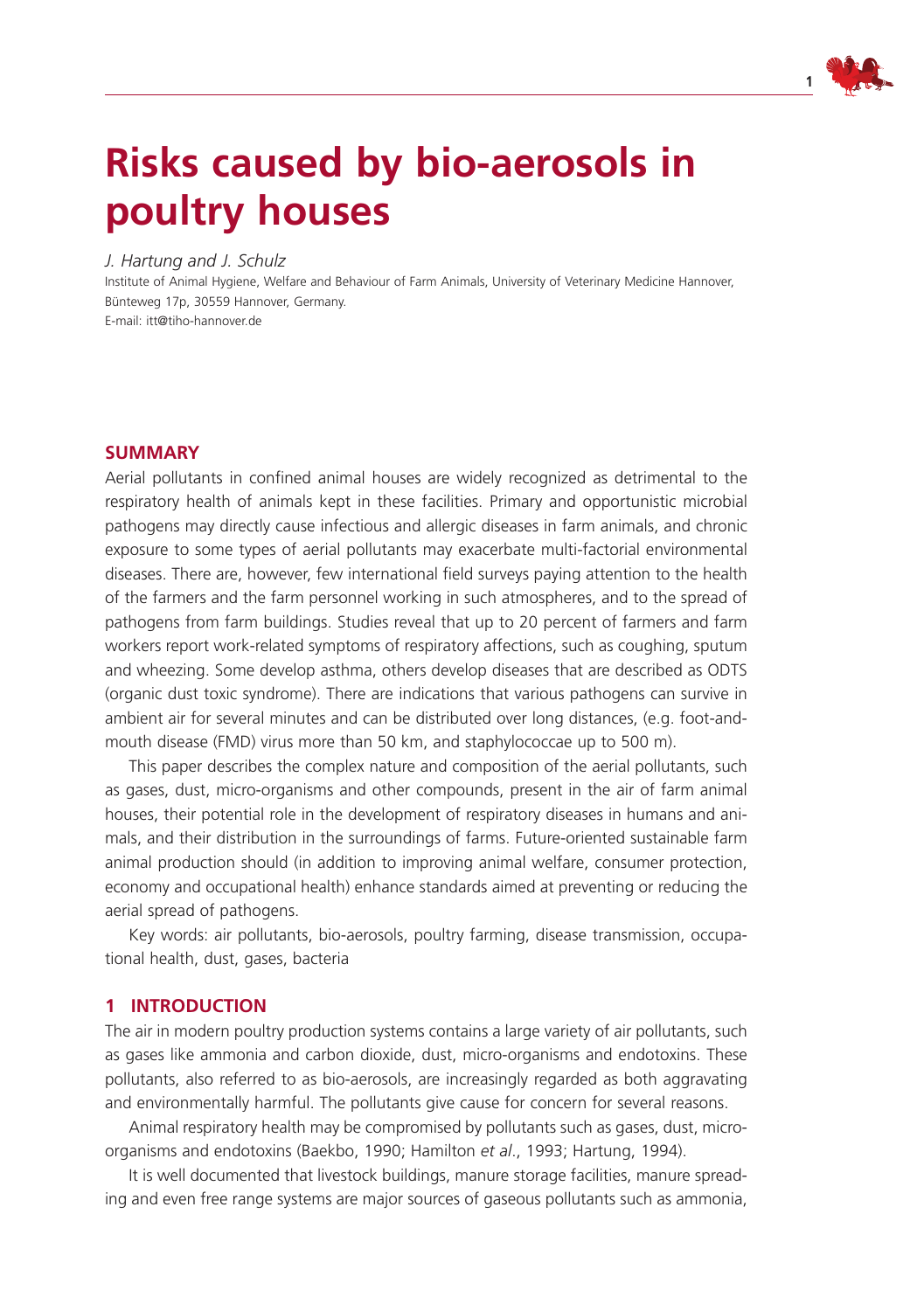

methane and nitrous oxide, which contribute to soil acidification and global warming (Jarvis and Pain, 1990; Hartung *et al*., 1990; Ecetoc, 1994).

There is epidemiological evidence that the health of farmers working in animal houses may be harmed by regular exposure to air pollutants such as ammonia, dust, micro-organisms and endotoxins (Donham, 1987; Whyte *et al*., 1994; Donham *et al*., 1995; Radon *et al*., 2002; Hartung, 2005). Providing a safe and healthy work environment for employees is an important objective for any industry – including animal farming (Cargill and Hartung, 2001).

A major reason for concern are bio-aerosol emissions, such as dust and micro-organisms, from farm buildings, which are believed to play a role in respiratory affections in people living in the vicinity of animal enterprises (Müller and Wieser, 1987; Hartung, 1995; Seedorf, 2004), and which can be transmitted between poultry houses and farms via the air (Schulz *et al*., 2005). Scientific assessment of the risk of aerial transmission of pathogens between flocks is hampered by the fact that there is still little knowledge about the nature and composition of bio-aerosols, the tenacity (resistance) of bacteria and viruses in an airborne state, and their survival times in ambient air.

This paper briefly defines the term bio-aerosol, gives some quantitative data on air pollutants in poultry houses, presents examples of the health effects of this pollution on humans and animals, discusses the survival times of bacteria and viruses in air and the possible extent of their spread in the surroundings of farms, and reflects on "safe distances" between flocks.

# **2 Common pollutants found in farm animal houses, and definition of "bio-aerosol"**

The key pollutants recognized in the airspace of livestock buildings are particles including dust, micro-organisms and their toxins, and gases such as ammonia, carbon dioxide and more than 100 trace gases such as volatile fatty acids (Table 1). Under commercial production conditions the airborne particles will contain a mixture of biological material from a range of sources, with bacteria, toxins, gases and volatile organic compounds adsorbed to them. Hence, a more descriptive term for these airborne particles is bio-aerosol (Cargill and Banhazi, 1998). The typical character of bio-aerosols is that they may affect living things through infectivity, allergenicity, toxicity, pharmacological or other processes. Their sizes can range from aerodynamic diameters of 0.5 to 100 µm (Hirst, 1995).

| Common all pondtants in pountly nouses |                                                                                                                                           |  |  |
|----------------------------------------|-------------------------------------------------------------------------------------------------------------------------------------------|--|--|
| <b>Type of pollutant</b>               | <b>Examples</b>                                                                                                                           |  |  |
| Gases                                  | Ammonia, hydrogen sulphide, carbon monoxide, carbon dioxide, 136 trace<br>gases, osmogens                                                 |  |  |
| Bacteria/fungi                         | 100 to 1 000 colony-forming units (CFU)/litre air 80 percent<br>staphylococcaceae/streptocococcaceae                                      |  |  |
| <b>Dust</b>                            | inhalable dust can reach levels of 10 mg/m <sup>3</sup> ; approximately 90% is organic<br>matter; particles can carry antibiotic residues |  |  |
| Endotoxin                              | 339 to 860 ng/m <sup>3</sup> inhalable endotoxin in poultry houses                                                                        |  |  |

## TABI F 1 **Common air pollutants in poultry houses**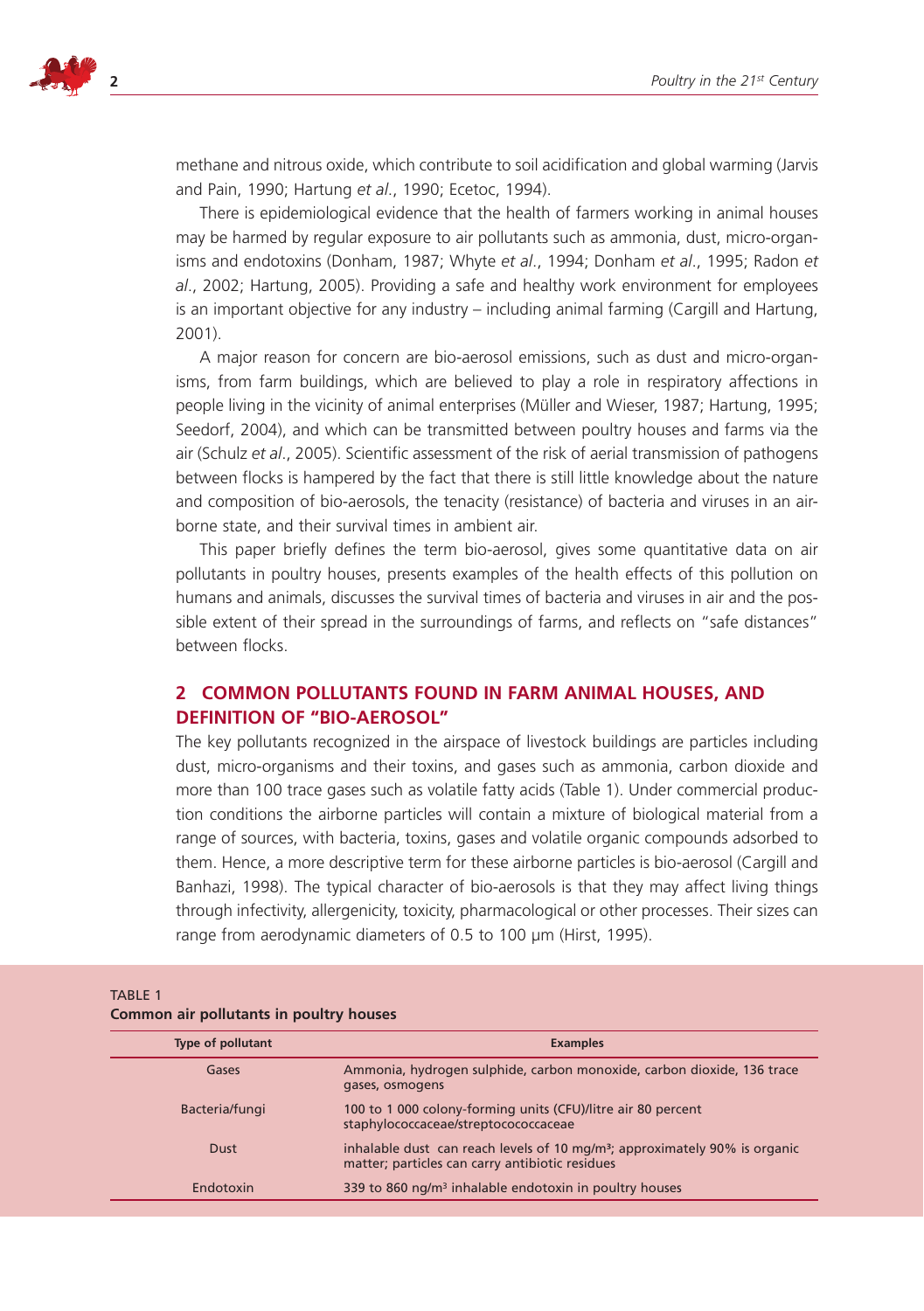

| <u>bio-aerosol concentrations in hyestock buildings</u> |        |             |                 |
|---------------------------------------------------------|--------|-------------|-----------------|
|                                                         | Cattle | <b>Pigs</b> | <b>Chickens</b> |
| Inhalable dust (mg $\rm m^3$ )                          | 0.38   | 2.19        | 3.60            |
| Respirable dust (mg m <sup>-3</sup> )                   | 0.07   | 0.23        | 0.45            |
| Total bacteria (log CFU m <sup>-3</sup> )               | 4.4    | 5.2         | 5.8             |
| Total fungi (log CFU m <sup>-3</sup> )                  | 3.8    | 3.8         | 4.1             |
| Inhalable ETOX (ng $m^{-3}$ )                           | 23.2   | 118.9       | 660.4           |
| Respirable ETOX (ng m <sup>-3</sup> )                   | 2.6    | 12.0        | 47.5            |

### $T \triangle R$  F 2 **Bio-aerosol concentrations in livestock buildings**

ETOX = endotoxin; 1 ng = approx. 10 EU (endotoxin units); CFU = colony forming unit. *Sources:* Seedorf *et al.* (1998): Takai *et al.* (1998).

Several studies have recorded the concentrations of key components of bio-aerosols in farm animal buildings, with particular high levels recorded in poultry production (e.g. Seedorf *et al*., 1998).

Table 2 summarizes the results of a broad European Union-wide study on bio-aerosols in pig, cattle and poultry farms. The results show that the lowest concentrations were found in cattle production and the highest in poultry houses (ibid.). However, there are considerable differences between production systems within a given species. The highest dust concentrations regularly occur in houses for laying hens. These concentrations often exceed the occupational health limit for the workplace (in Germany) of 4 mg/m<sup>3</sup>, particularly at times of high animal activities (Saleh, 2006). These pollutants are emitted into the environment by way of the exhaust air through the ventilation system.

# **3 Work-place health effects of bioaerosols in farm animal houses**

Complaints about respiratory symptoms during and after work in animal houses have risen among farmers and employees in recent years. The number of employees who were granted an insurance pension because of work-related obstructive airway diseases caused by allergic compounds rose from about 90 in 1981 to approximately 700 in 1994, a slightly smaller increase from 8 to 50 was observed for obstructive diseases caused by chemical irritants or toxic compounds (according to the statistic of the German occupational health board in agriculture, 1996). In a study comprising 1 861 farmers in northern Germany, about 22 percent of the pig farmers, 17 percent of the cattle farmers and 13 percent of the poultry farmers admitted airway problems (Nowak, 1998). The data are detailed in Table 3. Although the causes of the relatively high incidence of health problems, associated particularly with pig farming are not yet completely understood, it seems that factors such as high concentrations of air pollutants, the composition of pig house bio-aerosols, insufficient ventilation, and poor system management may play a role. The results may also be biased by the fact that most pig farmers in Germany work on their own farms, which they do not easily abandon even in the event of health problems, while poultry farm workers can more easily change their workplace or profession.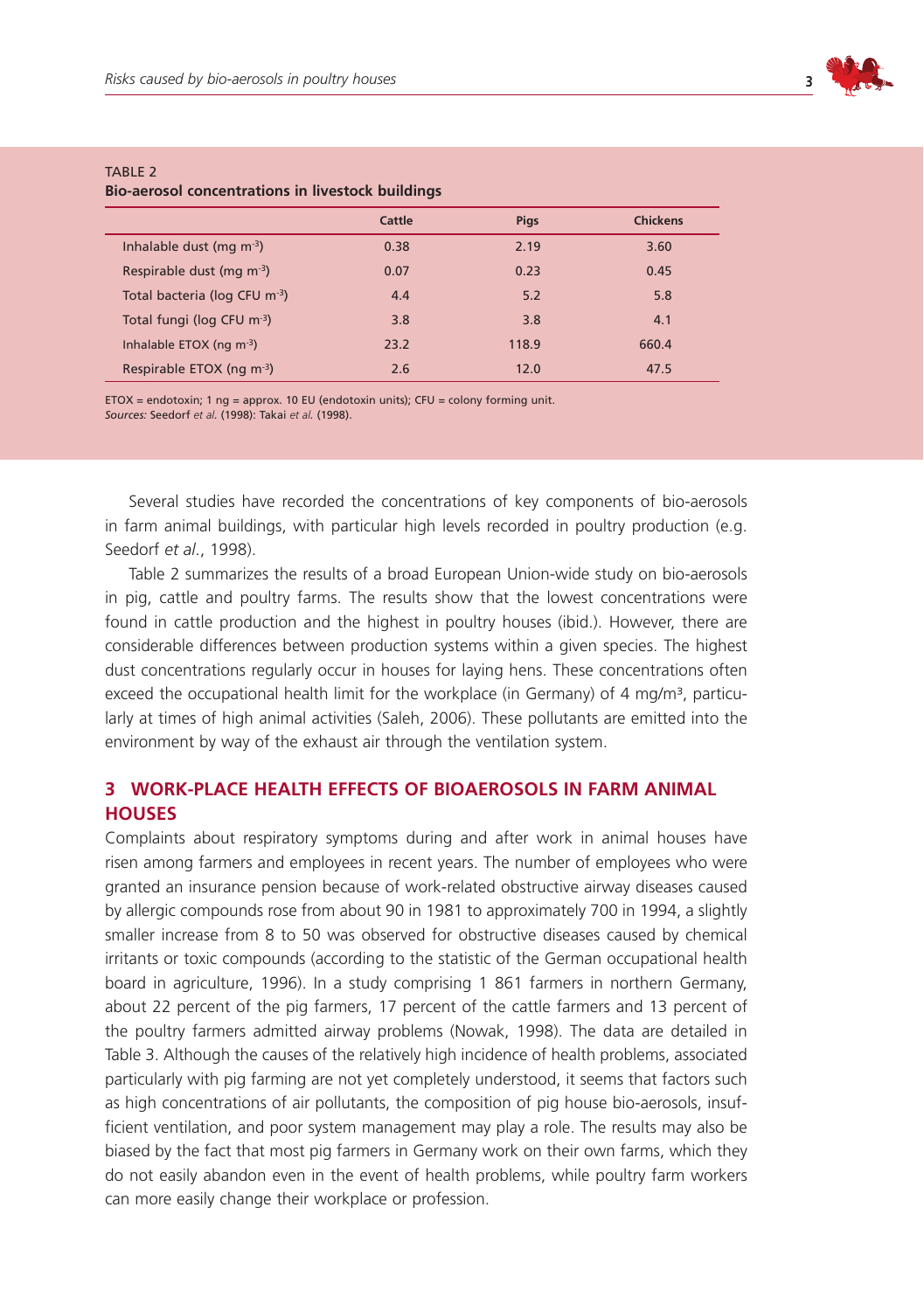

Numerous studies have demonstrated links between dust and human ill-health in a number of livestock-related industries (Donham *et al*., 1995). A survey of 69 full-time poultry stockpersons in the United Kingdom found that although occupational health and safety guidelines were adhered to, 20 percent were exposed to levels of dust 2.5 times higher than the 10 mg/m3 recommended under occupational health and safety guidelines (Whyte *et al*., 1994). Findings such as these have led to the introduction of strict codes to protect people involved in the intensive livestock industries in several countries including Denmark and Sweden. Guidelines have also been recommended to the Australian pig industry (Jackson and Mahon, 1995).

The first reports indicating health hazards for humans working in intensive livestock production systems were published over 20 years ago (Donham *et al*., 1977). A number of syndromes have been recognized in workers in the intensive animal industries. They range from an acute syndrome, which develops within a few hours to days of exposure to animal sheds, and which is accompanied by a variety of clinical signs including lethargy, a mild febrile reaction, headaches, joint and muscle aches, and general malaise, to more chronic responses. In some cases, the initial attack is so severe that the employee terminates his or her employment within a matter of days. In general, episodes last 12 to 48 hours, with chronic fatigue and congested respiratory passages being reported as the most common clinical signs. The condition has been referred to as organic dust toxic syndrome (ODTS) or toxic alveolitis. The prevalence of ODTS has been quoted as ranging from 10 to 30 percent of workers, depending on the type of intensive animal production and the facilities used (Donham, 1995).

A range of acute respiratory symptoms, described by employees following contact with their work environment, but not necessarily associated with a generalized clinical syndrome, have also been documented (Brouwer *et al*., 1986). The more common clinical signs include an acute cough, excess sputum or phlegm, a scratchy throat, discharging or runny nose, and burning or watery eyes. Other more generalized clinical signs that may or may not be present include headaches, tightness of the chest, shortness of breath, wheez-

#### Table 3

## **Frequency of workplace-related respiratory symptoms in livestock farmers/employees in Lower Saxony, Germany**

| <b>Animal species</b> |                 | <b>Number of persons</b><br>surveyed | Percentage of persons<br>with complaints |
|-----------------------|-----------------|--------------------------------------|------------------------------------------|
|                       | Sow             | 619                                  | 22.7                                     |
| Pigs                  | Fattening       | 799                                  | 21.9                                     |
|                       | Weaner          | 551                                  | 23.0                                     |
|                       | Cow             | 1 2 4 5                              | 17.4                                     |
| Cattle                | <b>Beef</b>     | 895                                  | 17.2                                     |
|                       | Calf            | 1 1 9 0                              | 17.8                                     |
| <b>Chickens</b>       | Laying hens     | 279                                  | 14.7                                     |
|                       | <b>Broilers</b> | 47                                   | 12.8                                     |

*Source:* Nowak (1998).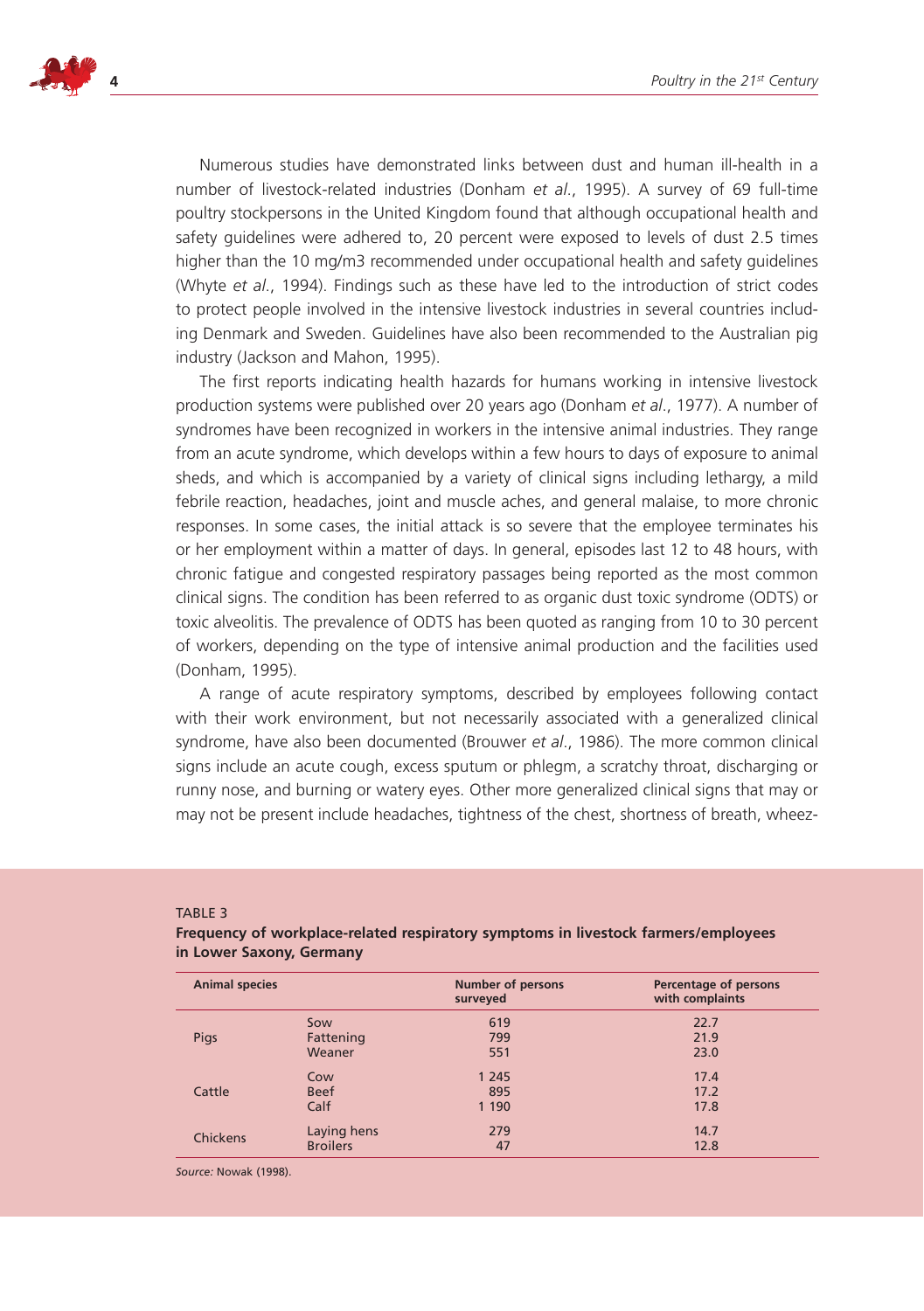

ing and muscle aches. In several studies in North America, and Sweden, the prevalence of acute symptoms was found to be 1.5 to 2 times higher than chronic symptoms. However, in a similar study in the Netherlands, the prevalence of chronic and acute symptoms was reported to be similar (ibid.).

Exposure to dust produces a variety of clinical responses in individuals. These include occupational asthma due to sensitization to allergens in the airspace, chronic bronchitis, chronic airways obstructive syndrome, allergic alveolitis and ODTS (Iversen, 1999).

The suggestion that the primary clinical problem is an obstruction of the airways is supported by various studies in which workers have been subjected to lung function tests. Although the forced expiratory volume-in-one-second (FEV1) was not changed in most people studied, decreases in the FEV1/forced vital capacity (FVC) ratio and flow rates support this hypothesis. In a series of studies of workers over a period of time, the greatest decrease (4 to 12 percent) occurred in forced expiratory flow rates (Hagland and Rylander, 1987). In both Swedish and American workers, significant changes were also recorded in FEV1 and flow rates. Although the changes reported in these studies were modest on a population basis, a significant clinical reduction in FVC was recorded in 14 percent of Canadian workers (Dosman *et al*., 1988) and 20 percent of Dutch workers (Brouwer *et al*., 1986).

Exposure to bio-aerosols has also been shown to cause broncho-constriction, hyperresponsiveness and increased inflammatory cells in bronchial alveolar lavage fluids in naïve subjects (Malberg and Larsson, 1992). It is assumed that broncho-constriction followed by reduced ventilation of the lungs can be caused by inhaled endotoxin. Experiments using nasal lavage show that pig-house dust containing different concentrations of endotoxins increases the inflammatory reaction of the nasal mucous membranes of humans, distinctly (Nowak *et al*., 1994). The broncho-constrictive effects of bio-aerosols have also been demonstrated in guinea pigs (Zuskin *et al*., 1991) as well as in stockpersons in Sweden and North America (Donham, 1995).

Further studies are needed to improve understanding of the building features and animal husbandry practices that increase the concentration of airborne pollutants in buildings housing animals, and to determine the key pollutants involved. The evidence collected in farm animal buildings suggests that issues such as hygiene and stocking density (kg biomass/ $m<sup>3</sup>$ ) are key factors, but that the composition of pollutants or bio-aerosols may vary significantly from shed to shed depending on a range of factors (Banhazi *et al*., 2000); these factors include hygiene, dietary composition, as well as the type of bedding and effluent disposal system used. The severity of specific occupational health problems might be more affected by the composition of bio-aerosols within an animal-house atmosphere than just by the concentration of airborne particles.

## **4 Transmission distances of bio-aerosols**

There are few experimental data available on transmission distances of bio-aerosols from animal houses. From epidemiological studies, it is known that FMD virus can travel over distances of more than 50 kilometres (e.g. Donaldson and Ferries, 1975; Gloster *et al*., 2005). Experiments around farms revealed elevated levels of dust particles and bacteria between 50 and 300 m downwind of animal houses compared to upwind control meas-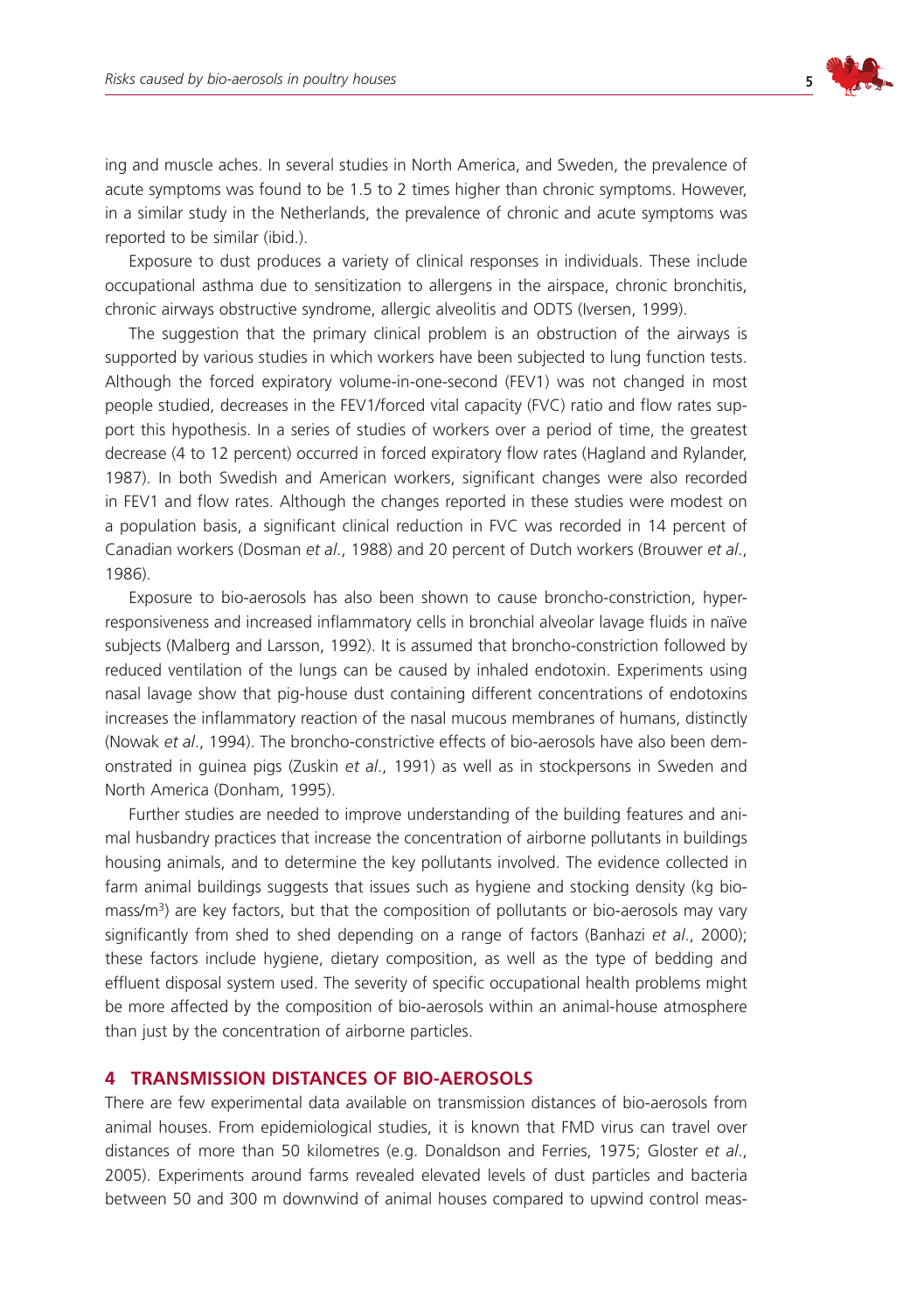

| Component       | Distance (m) | Reference                 |  |
|-----------------|--------------|---------------------------|--|
| Dust particles  | 50           | Schmidt and Hoy (1996)    |  |
|                 | 115          | Hartung et al. (1998)     |  |
| <b>Bacteria</b> | 50           | Platz et al. (1995)       |  |
|                 | 100          | <b>Sarikas (1976)</b>     |  |
|                 | 200          | Köllner and Heller (2005) |  |
|                 | $200 - 300$  | Müller and Wieser (1987)  |  |
|                 |              |                           |  |

| --------                                                                         |  |  |  |
|----------------------------------------------------------------------------------|--|--|--|
| Reported transmission distances of bio-aerosols emitted from livestock buildings |  |  |  |

urements (Table 4). These figures are far from being safe distances, because they do not reflect the spread of specific pathogens or allergenic components (e.g. feather fragments), which may be transported much longer distances, and which can cause health risks even in small quantities.

Most important for the possible transmission of a pathogen is its ability to survive in an airborne state over a longer period. Table 5 presents some data showing that microorganisms are strongly influenced by environmental conditions such as temperature and humidity of the air; other factors include radiation, sunlight and additional chemical compounds in the air.

Recent investigations in and around broiler houses have shown that the travel distance of staphylococcae downwind can be more than 500 m from the source. Under stable wind

#### Table 5

TARIF  $4$ 

**Loss of viability of various pathogens in air at varying temperature and humidity**

| Pathogen                 | <b>Relative. humidity</b><br>$(\% )$ | <b>Temperature</b><br>(°C) | Loss of viability after 250<br>seconds in air (%) |
|--------------------------|--------------------------------------|----------------------------|---------------------------------------------------|
| Escherichia coli (O78)   | $15 - 40$                            | 22                         | 14                                                |
| Mycoplasma gallisepticum | $40 - 50$                            | 25                         | up to $3$                                         |
| Salmonella enteritidis   | 75                                   | 24                         | up to $20$                                        |
| S. newbrunswick          | 30                                   | 10                         | 38                                                |
| S newbrunswick           | 70                                   | 21                         | 11                                                |
| S. typhimurium           | 75                                   | 24                         | up to $20$                                        |
| Staphylococcus aureus    | 50                                   | 22                         | up to $1$                                         |
| Influenza A virus        | 50                                   | 21                         | more than 70                                      |
| Influenza A virus        | 70                                   | 21                         | more than 66                                      |
| Newcastle disease virus  | 10                                   | 23                         | No loss detectable                                |
| Newcastle disease virus  | 35 and 90                            | 23                         | 20                                                |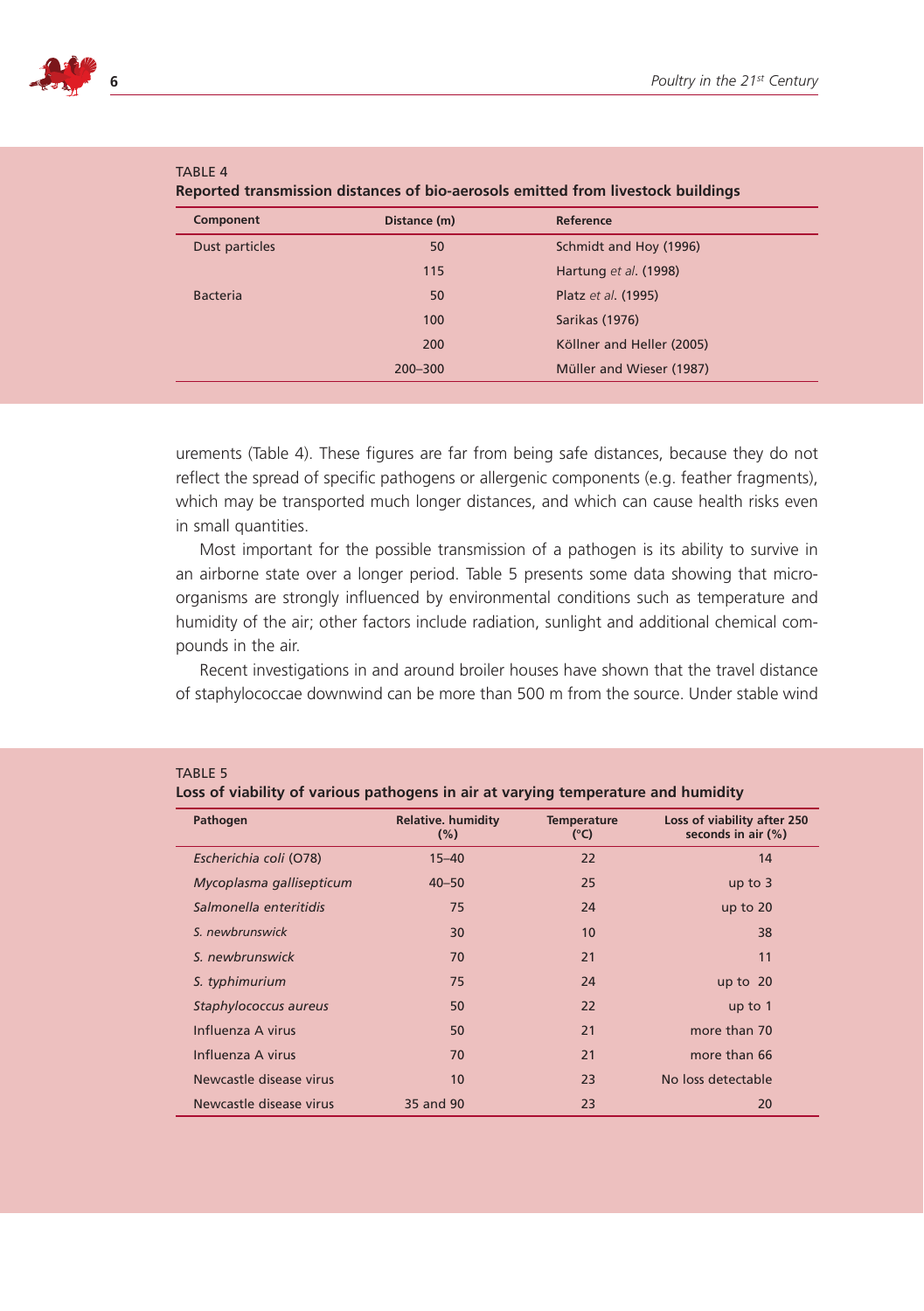



conditions more than 4 000 CFU/m<sup>3</sup> were found 477 m downwind of the barn (Seedorf *et al*., 2005). Staphylococcae are typical bacteria in broiler house air (Figure 1). They can probably serve as indicators for bacterial pollution, because they do usually not appear in relevant concentrations in normal outside air.

These results show that there is a considerable distribution of micro-organisms from poultry houses into the surroundings.

## **5 Strategies to minimize the risk for employees and animals**

Several approaches to reducing air pollution in animal houses and protecting employees on the job are available. These include wearing protective gear, reducing exposure levels within the buildings, and eliminating pollutants at source. Employees should be encouraged to wear dust masks (or ventilators) and eye protection when working in sheds, particularly in straw-based shelters when handling or moving animals. As a minimum, a mask that can be shaped for individual nasal structures, with two head straps (above and below the ears) should be used. Reliable protection requires the use of ventilated masks. The disadvantage is the weight of the helmet with the filter system and the battery-powered ventilator. Employees who wear glasses may need to consider contact lenses while wearing a mask and eye protection. A recent survey is given in the book KTBL Schrift 436 (Anonymous, 2005).

Various strategies have been recommended for reducing the concentrations of airborne pollutants in animal houses. These include management measures as well as strict hygienic rules and direct reduction techniques such as fogging sheds with oil and water (Pedersen, 1998; Banhazi *et al*., 1999). All these methods have to be carefully investigated as to whether they may cause side effects in the animals, the environment or meat quality (Cargill and Hartung, 2001). End-of-pipe techniques such as biofilters and bioscrubbers,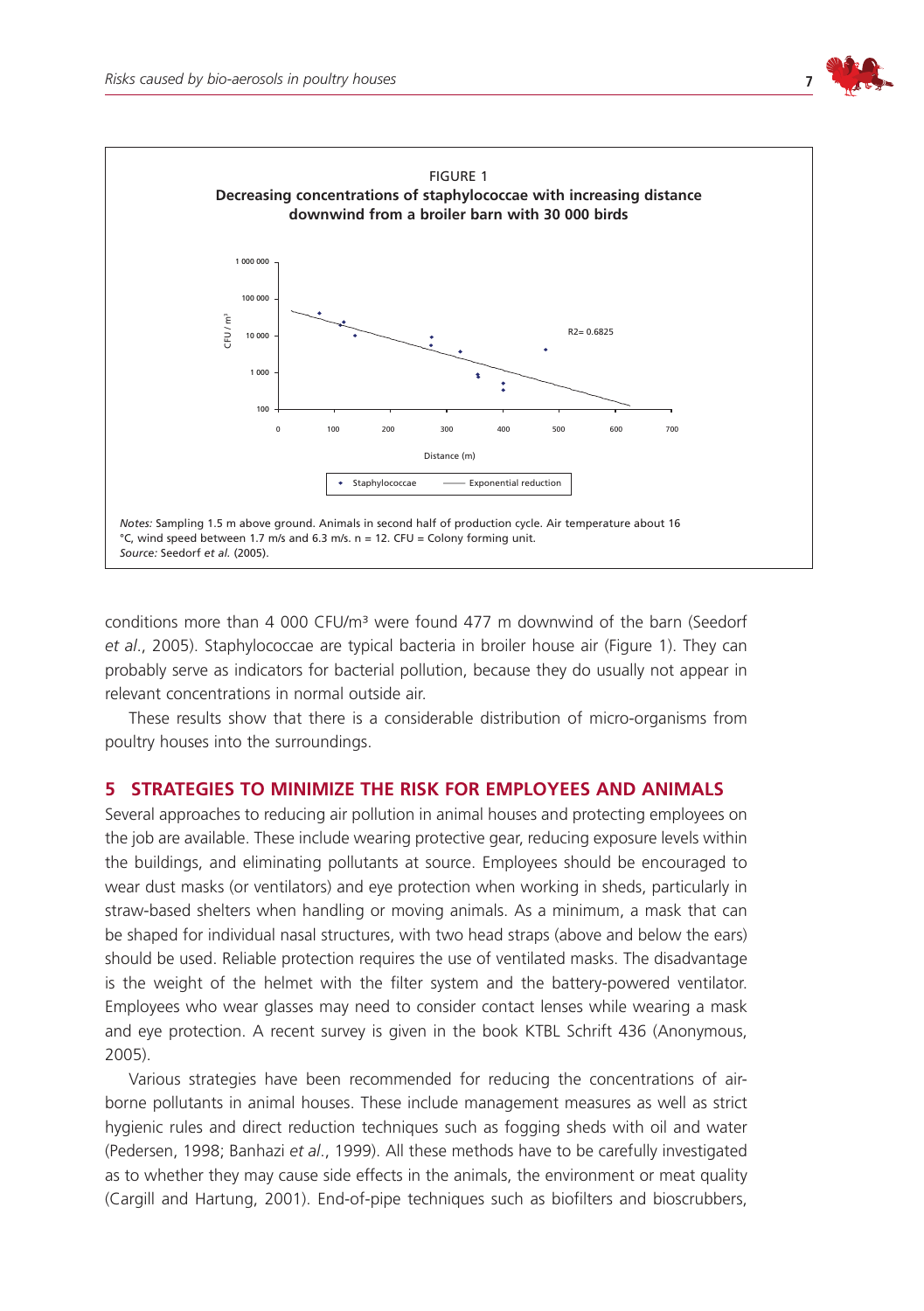

which filter the exhaust air and reduce the pollution of the surroundings of the farm, are recommended in some countries. These techniques are, however, still rather expensive, and are presently largely restricted to sensitive situations such as when farms are located very close to residential areas.

Reducing air pollutants in animal houses is an urgent requirement for the development of future poultry production. It will provide a safer and healthier work environment for employees, and a better atmosphere for the animals – improving their health, welfare and performance. Reducing emissions will at the same time reduce the risk of transmission of pathogens indoors as well as between neighbouring farms. Future-oriented sustainable farm animal production should (in addition to improving to animal welfare, consumer protection, economy and occupational health) also enhance standards aimed at preventing or reducing the aerial spread of pathogens via the air.

## **References**

- **Anonymous.** 2005. *Luftgetragene biologische Belastungen und Infektionen am Arbeitsplatz Stall.* KTBL-Schrift 436. pp. 1–201. Darmstadt, Germany, Kuratorium für Technik und Bauwesen in der Landwirtschaft.
- **Baekbo, P.** 1990. Air quality in Danish pig herds. In *Proceedings 11th Congress of the International Pig Veterinary Society*, held 1–5 July 1990, Lausanne. p. 395.
- **Banhazi, T., O'Grady, M., Cargill, C., Wegiel, J. & Masterman, N.** 1999. The effects of oil spraying on air quality in straw based shelters. *In* P.D. Cranwell, ed. *Manipulating pig production VII Proceedings of the Seventh Biennial Conference of the Australasian Pig Science Association*, p. 28. Perth Australia. Australasian Pig Science Association.
- **Banhazi, T., Cargill, C., Payne, H. & Marr, G.** 2000. *Results of the national air quality survey.*  Report to Pig Research and Development Corporation, Kingston, ACT, Australia.
- **Brouwer, R., Biersteker, K., Bongers, P., Remin, R. & Houthuijs, D.** 1986. Respiratory symptoms, lung function and IgG4 levels against pig antigens in a sample of Dutch pig farmers. *American J. Industrial Med.*, 10(3): 283–285.
- **Cargill, C. & Banhazi, T.** 1998. The importance of cleaning in all-in/all-out management systems. In *Proceedings 15th IPVS Congress, Birmingham, England*, 1998, Vol. 3, p. 15. International Pig Veterinary Society.
- **Cargill, C. & Hartung, J.** 2001. Air quality from an OH&S perspective. In Proceedings *Australian Association of Pig Veterinarians, Pan Pacific Conference on Consistent Pork*, Melbourne, 14–15 May 2001. pp. 93–101.
- **Donaldson, A.I. & Ferries, N.P.** 1975. The survival of foot-and-mouth disease virus in open air conditions. *Journal of Hygiene Cambridge*, 74, 409.
- **Donham, K.J.** 1987. Human health and safety for workers in livestock housing. In *Latest developments in livestock housing*. Seminar of the 2nd Technical Section of the CIGR, pp. 86–95. Illinois, USA, American Society of Agricultural Engineers.
- **Donham, K.J.** 1995. A review the effects of environmental conditions inside swine housing on worker and pig health. *In* D.P. Jennessy & P.D. Cranwell, eds. *Manipulating pig production*  V, pp. 203–221. Canberra, Australasian Pig Science Association.
- **Donham, K.J., Reynolds, St.J., Whitten, P., Merchant, J.A., Burmeister, L. & Popendorf,**  W.J. 1995. Respiratory dysfunction in swine production facility workers: dose-response rela-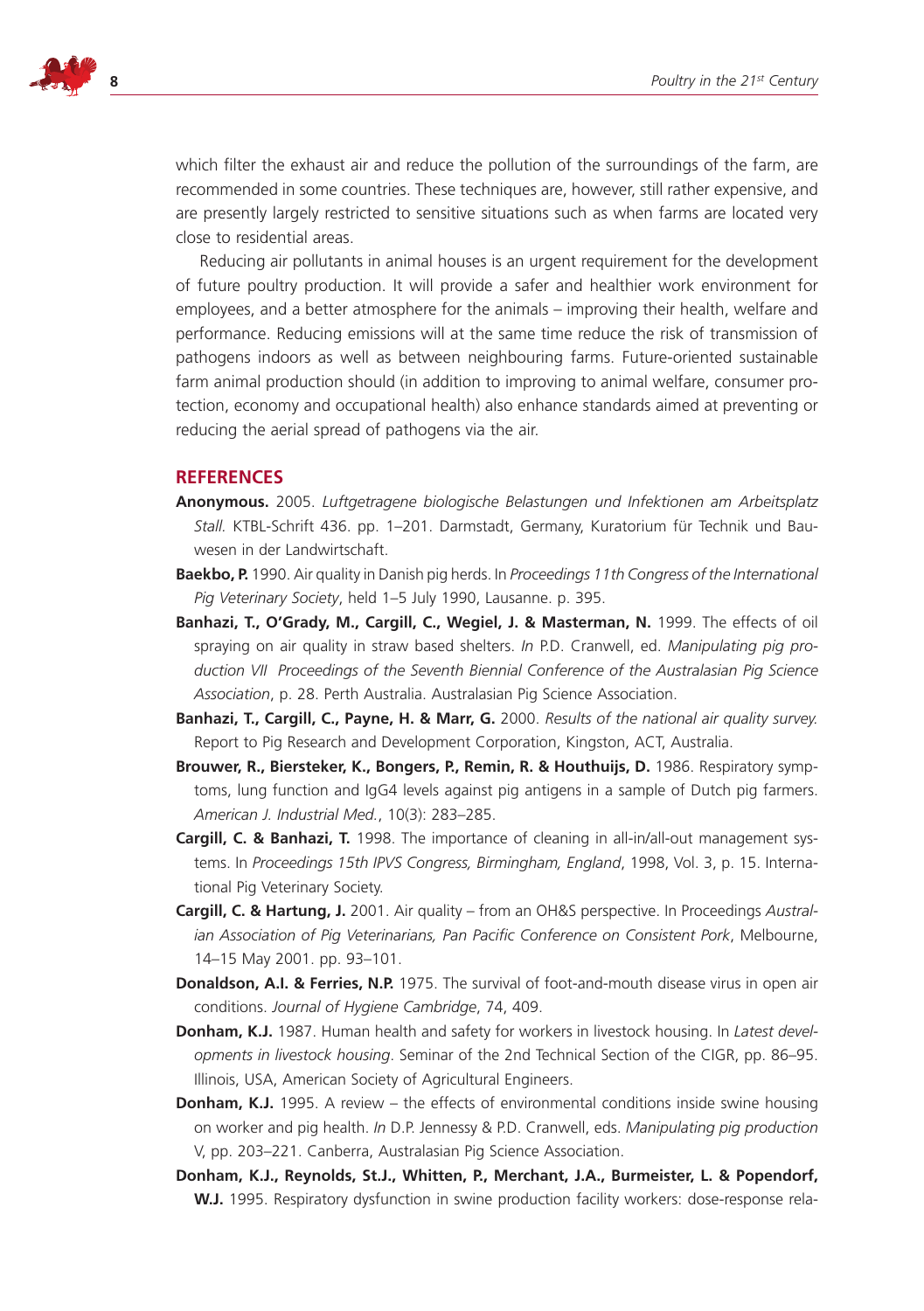

tionships of environmental exposures and pulmonary function. *American J. Industrial Med.,* 27(3): 405–418.

- **Donham, K.J, Rubino, M.J., Thedell, T.D. & Kammermeyer, J.** 1977. Potential health hazards of workers in swine confinement buildings. *J. Occupational Medicine*, 19: 383–387.
- **Dosman, J.A, Grahm, B.L, Hall, D, Pahwa, P, McDuffice, H & Lucewicz, M.** 1988. Respiratory symptoms and alterations in pulmonary function tests in swine producers in Saskatchewan: results of a farm survey. *J. Occupational Medicine*, 30: 715–720.
- **Ecetoc.** 1994. *Ammonia emissions to air in Western Europe*. Technical Report No. 62, Brussels, European Center for Ecotoxicology and Toxicology of Chemicals.
- **Gloster, J., Freshwater, A., Sellers, R.F. & Alexandersen, S.** 2005. Re-assessing the likelihood of airborne spread of foot-and-mouth disease at the start of the 1967–1968 UK foot-andmouth disease epidemic. *Epidemiol. Infect.,* 133(5): 1–17.
- Haglind, P. & Rylander, R. 1987: Occupational exposure and lung function measurements among workers in swine confinement buildings. *J. Occupational Medicine*, 29: 904–907.
- **Hamilton, T.D.C., Roe, J. M., Taylor, F.G.R., Pearson, G. & Webster, A.J.F.** 1993. Aerial pollution: an exacerbating factor in atrophic rhinitis of pigs. In *Proceedings of 4th International Livestock Environment Symposium*, held Warwick, UK, pp. 895–903. St. Joseph, MI, USA, American Society of Agriculture Engineers.
- **Hartung, J.** 1994. The effect of airborne particulates on livestock health and production. *In* I. Ap Dewi, R.F.E. Axeford, I. Fayez, M. Marai & H. Omed, eds. *Pollution in livestock production systems*, pp. 55-69. Wallingford, UK, CAB International.
- **Hartung, J.** 1995. Gas- und partikelförmige Emissionen aus Ställen der Tierproduktion. *Dtsch. tierärztl. Wschr*, 102: 283–288.
- **Hartung, J.** 2005. Luftverunreinigungen in der Nutztierhaltung. In *Luftgetragene biologische Belastungen und Infektionen am Arbeitsplatz*, KTBL Schrift 436, pp. 7–19. Darmstadt, Germany.
- **Hartung, J., Paduch, M. Schirz, S., Döhler, H. & Van den Weghe, H. (eds.)** 1990. *Ammoniak in der Umwelt*. Gemeinsames Symposium von KTBL und VDI in der FAL Braunschweig, 10–12 Okt. 1990, Münster, Germany, Landwirtschaftsverlag GmbH.
- **Hartung, J. Seedorf, J., Trickl, Th. & Gronauer, H.** 1998. Freisetzung partikelförmiger Stoffe aus einem Schweinestall mit zentraler Abluftführung in die *Stallumgebung. Dtsch. tierärztl. Wschr.*, 105: 244–245.
- **Hirst, J.M.** 1995. Bioaerosols: introduction, retrospect and prospect. In C.S. Cox & C.M. Wathes, eds. *Bioaerosols handbook*, pp. 5–14. Boca Raton, FL, USA. CRC Press.
- **Iversen, M.** 1999. Humans effects of dust exposure in animal confinement buildings. In *Proceedings of the International Symposium Dust Control in Animal Production Facilities*, held Jutland, Denmark 1999, pp. 131–139. Horsens, Denmark, Danish Institute of Agricultural Sciences.
- **Jackson, A. & Mahon, M.** 1995. *Occupational health and safety for the Australian pig industry,*  PRDC and Queensland Farmers' Federation.
- **Jarvis, S.C. & Pain, B.F.** 1990. *Ammonia volatilization from agricultural land.* Proceedings Fertiliser Society, 298, Peterborough, UK.
- **Köllner, B. & Heller, D.** 2005. Bioaerosole aus Tierhaltungsanlagen aktuelle Untersuchungen in NRW. *Gefahrstoffe - Reinhaltung der Luft*, 65: 374–376.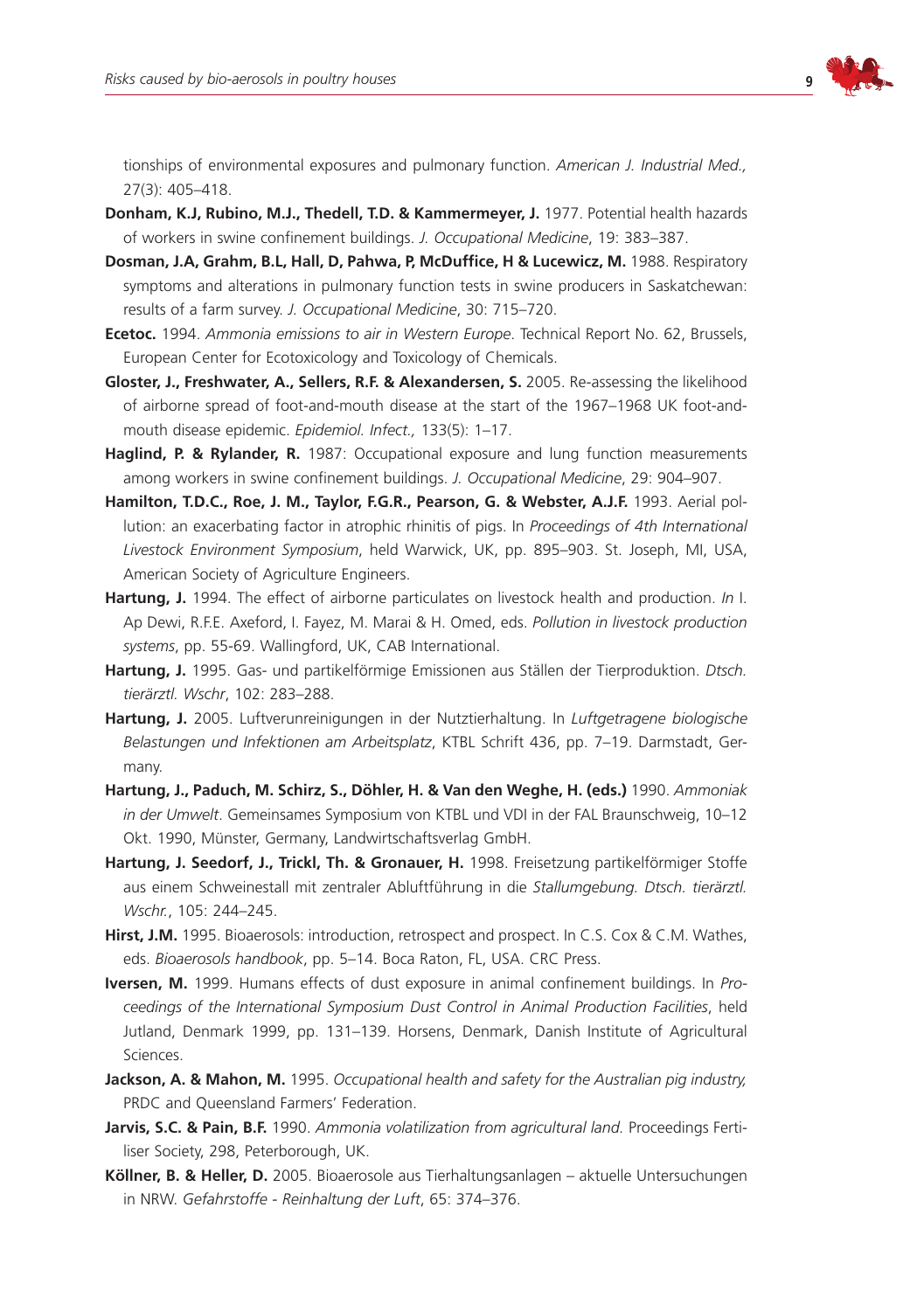

- **Malberg, P. & Larsson, K.** 1992. *Acute exposure to swine dust causes bronchial hyperresponsiveness.* Paper presented at Skokloster Workshop 3, Skoklostwer, Sweden, April 6–9, 1992.
- **Müller, W. & Wieser, P.** 1987. Dust and microbial emissions from animal production. *In* D. Strauch, ed. *Animal production and environmental health*, pp. 47–89. Amsterdam, Elsevier.
- **Nowak, D.** 1998. Die Wirkung von Stalluftbestandteilen, insbesondere in Schweineställen, aus arbeitsmedizinischer Sicht. *Dtsch. tierärztl. Wschr.*, 105: 225–234.
- **Nowak, D., Denk, G., Jörres, R., Kirsten, D., Koops, F., Szadkowski, D., Wiegand, B., Hartung, J. & Magnussen, H.** 1994. Endotoxin-related inflammatory response in nasal lavage fluid after nasal provocation with swine confinement dusts. *Am. J. Resp. Crit. Care Med.*, 149: A401.
- **Pedersen, S.** 1998. Staubreduzierung in Schweineställen. *Dtsch. tierärztl. Wschr.*, 105: 247– 250.
- **Platz, S., Scherer, M. & Unshelm, J.** 1995. Untersuchungen zur Belastung von Mastschweinen sowie der Umgebung von Mastschweineställen durch atembaren Feinstaub, stallspezifischen Bakterien und Ammoniak. *Zbl. Hyg.*, 196: 399–415.
- **Radon, K., Monso, E., Weber, C., Danuser, B., Iversen, M., Opravil, U., Donham, K., Hartung, J., Pedersen, S., Garz, S., Blainey, D., Rabe, U. & Nowak, D.** 2002. Prevalence and risk factors for airway diseases in farmers – summary of results of the European farmers' project. *Ann. Agric. Environ. Med.,* 9(2): 207–213.
- **Saleh, M.** 2006. *Untersuchungen zur Luftqualität in verschiedenen Systemen der Geflügelhaltung mit besonderer Berücksichtigung von Staub und Luftkeimen. (Air quality in different housing systems for poultry with special reference to dust and airborne microorganisms).*  Tierärztliche Hochschule Hannover, Germany. (PhD Thesis).
- **Sarikas, G.** 1976. *Untersuchungen über Keim- und Staubemissionen aus Geflügelställen.*  Tierärztliche Hochschule Hannover. (Dissertation)
- **Schulz, J., Seedorf, J. & Hartung, J.** 2005. Estimation of a "safe distance" between a natural ventilated broiler house and a residential dwelling. In A. Krynski & R. ,Wrzesien, eds. *Proceed*ings, XIIth International Congress on Animal Hygiene of the ISAH, Volume 2 Animals and *Environment*, held Warsaw, Poland, 4–8 September 2005. International Society for Animal Hygiene.
- **Schmidt, R. & Hoy. S.** 1996. Untersuchungen zur Staubemission aus Geflügelintensivhaltungen. *Berl. Münch. Tierärztl. Wschr.*, 109: 95–100.
- **Seedorf, J.** 2004. An emission inventory of livestock-related bioaerosols for Lower Saxony, Germany. *Atmospheric Environment*, 38(38): 6565–6581
- **Seedorf, J., Hartung, J., Schröder, M., Linkert, K.H., Phillips, V.R., Holden, M.R., Sneath, R.W., Short J.L, White, R.P., Pedersen, S., Takai, T., Johnsen, J.O., Metz, J.H.M., Groot Koerkamp, P.W.G., Uenk, G.H. & Wathes, C.M.** 1998. Concentrations and emissions of airborne endotoxins and microorganisms in livestock buildings in Northern Europe. *Journal of Agricultural Engineering Research*, 70(1): 97–109.
- **Seedorf, J., Schulz, J. & Hartung, J.** 2005. Outdoor measurements of airborne emission of staphylococci from a broiler barn and its predictability by dispersion models. *WIT Transactions on Ecology and the Environment*, 85: 33–42.
- T**akai, H., Pedersen, S., Johnsen, J. O., Metz, J. H. M., Groot Koerkamp, P. W. G., Uenk, G.H., Phillips, V.R., Holden, M.R., Sneath, R.W., Short, J.L., White, R.P., Hartung, J.,**